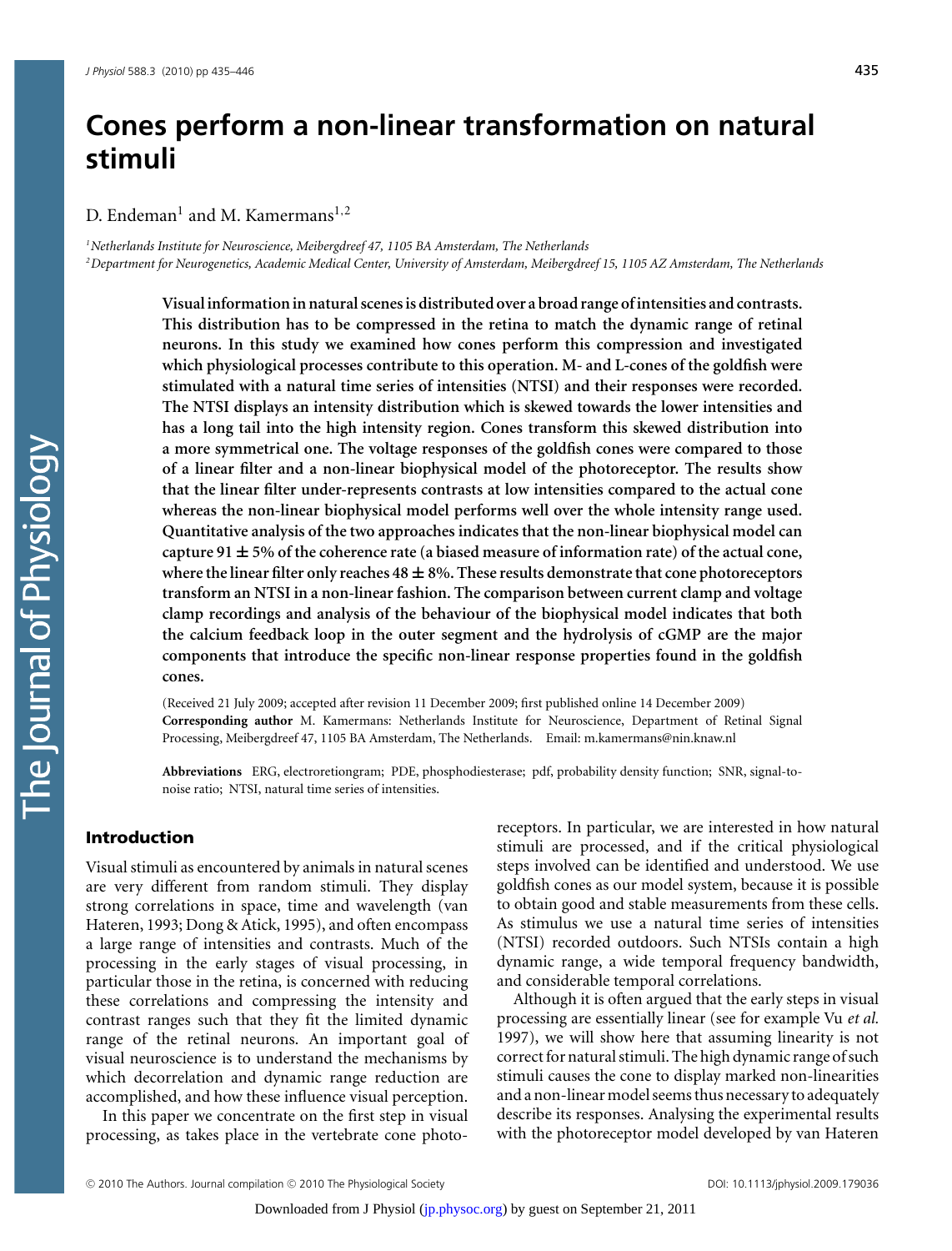and co-workers (2005; van Hateren & Snippe, 2007) shows that the non-linearities can be fully accounted for from what is known on the phototransduction system (Pugh & Lamb, 2000). Membrane non-linearities only contribute slightly. Moreover, we will show that the goldfish cone performs remarkably similar to the cones of primates, including man, only with slower kinetics.

## Methods

## **Preparation**

All experimental procedures adhered to the Association for Research in Vision and Ophthalmology (ARVO) Statement for the Use of Animals in Ophthalmic and Vision Research, conformed to the guidelines for the Care and Use of Laboratory Animals of The Netherlands Institute for Neuroscience acting in accordance with the European Communities Council Directive of 24 November 1986 (86/609/EEC) and are in accordance with the policy of *The Journal of Physiology* as outlined by Drummond (2009).

Goldfish, *Carassius auratus* (12–16 cm standard body length), were kept at 18◦C under a 12 h dark, 12 h light regime. The fish were kept in the dark for 5 min to facilitate the isolation of the retina from the pigment epithelium while preventing complete dark adaptation, stunned and decapitated in the dark. All further steps in the preparation were performed in the dark under dim red  $(\lambda = 650 \text{ nm})$ illumination. An eye was enucleated, was hemisected and most of the vitreous was removed with filter paper. The retina was isolated and placed, receptor side up, in a recording chamber and superfused continuously  $(1.5 \text{ ml min}^{-1})$  with oxygenated Ringer solution (pH 7.8,  $20^{\circ}$ C). For the experiments reported in the paper 27 goldfish were used.

The recording chamber was mounted on a microscope equipped with infrared (*λ >* 800 nm; Kodak wratten filter 87c, USA) differential interference contrast optics (model Eclipse E600-FN, Nikon, Japan). The preparation was viewed on an LCD monitor by means of a  $\times 60$ water-immersion objective (N.A. 1.0) and a CCD camera (Philips, the Netherlands).

Recordings were made from individual members of double-cones. These cones are either medium- or long-wavelength sensitive (M or L); neutral density filters were used to stimulate both cone types approximately equally strong at the wavelengths used in the experiments. For this paper, the responses of 15 cones were evaluated in detail. Because of limited recording time not all stimulus protocols could be run on all cells, but a subset of the flash stimuli was run on all cells as a reference. All cells responded similarly.

## **Solutions**

The Ringer solution contained (in mM): 102.0 NaCl, 2.6 KCl, 1.0  $MgCl_2$ , 1.0 CaCl<sub>2</sub>, 28.0 NaHCO<sub>3</sub>, 5.0 glucose and was continuously gassed with 2.5%  $CO<sub>2</sub>$  and 97.5%  $O<sub>2</sub>$ yielding a pH of 7.8.

The pipette medium contained (in mM): 10 KCl, 96 potassium gluconate, 1  $MgCl<sub>2</sub>$ , 0.1 CaCl<sub>2</sub>, 5 EGTA, 5 Hepes, 5 ATP-Na<sub>2</sub>, 1 GTP-Na<sub>3</sub>, 0.2  $3'$ :5′-cGMP-Na, 20 phosphocreatine-Na<sub>2</sub>, 50 units ml<sup>-1</sup> creatine phosphokinase. The pH of the pipette medium was adjusted to 7.2 with KOH. All chemicals were supplied by Sigma (Zwijndrecht, the Netherlands).

## **Liquid junction potential**

The liquid junction potential was measured with a patch pipette filled with the pipette medium and positioned in a bath filled with the pipette medium. After the potential was adjusted to zero, the bath solution was replaced with Ringer solution. The resulting potential change was considered to be the junction potential and all data were corrected accordingly.

## **Electrodes and recording equipment**

Patch-pipettes were pulled from borosilicate glass capillaries (GC150TF-10, Harvard Apparatus Ltd, UK) with a Brown-Flaming micropipette puller (P-87, Sutter Instruments Company, USA) and had resistances between 5 and  $8 \text{ M}\Omega$  when filled with pipette solution and measured in Ringer solution. Series resistances ranged from 100 to 200  $\text{M}\Omega$  and were corrected for offline. The electrodes were placed in a PCS-5000 patch clamp micromanipulator (Burleigh Instruments, Inc., USA) and connected to a Dagan 3900A Integrating Patch Clamp amplifier (Dagan Corporation, USA). Data acquisition and control of the optical stimulator were done with a CED 1401 Plus AD/DA converter, Signal software (Cambridge Electronic Design Ltd, UK) and a Windows XP (Microsoft Corporation, USA) -based computer system. Recordings were performed in current-clamp mode, with the holding current kept at 0 pA. Data were sampled at 1 kHz for all stimulus protocols and filtered at 1 kHz using a four-pole Bessel filter.

## **Optical stimulator**

The visual stimulus was generated by a light-emitting diode (LED) with a peak wavelength at 526 nm and a bandwidth of 47 nm (HLMP-CM15-S0000, Agilent Technologies, Inc., USA). The light of the LED was focused onto the retina through the objective of the microscope by means of mirrors and lenses to form

<sup>© 2010</sup> The Authors. Journal compilation © 2010 The Physiological Society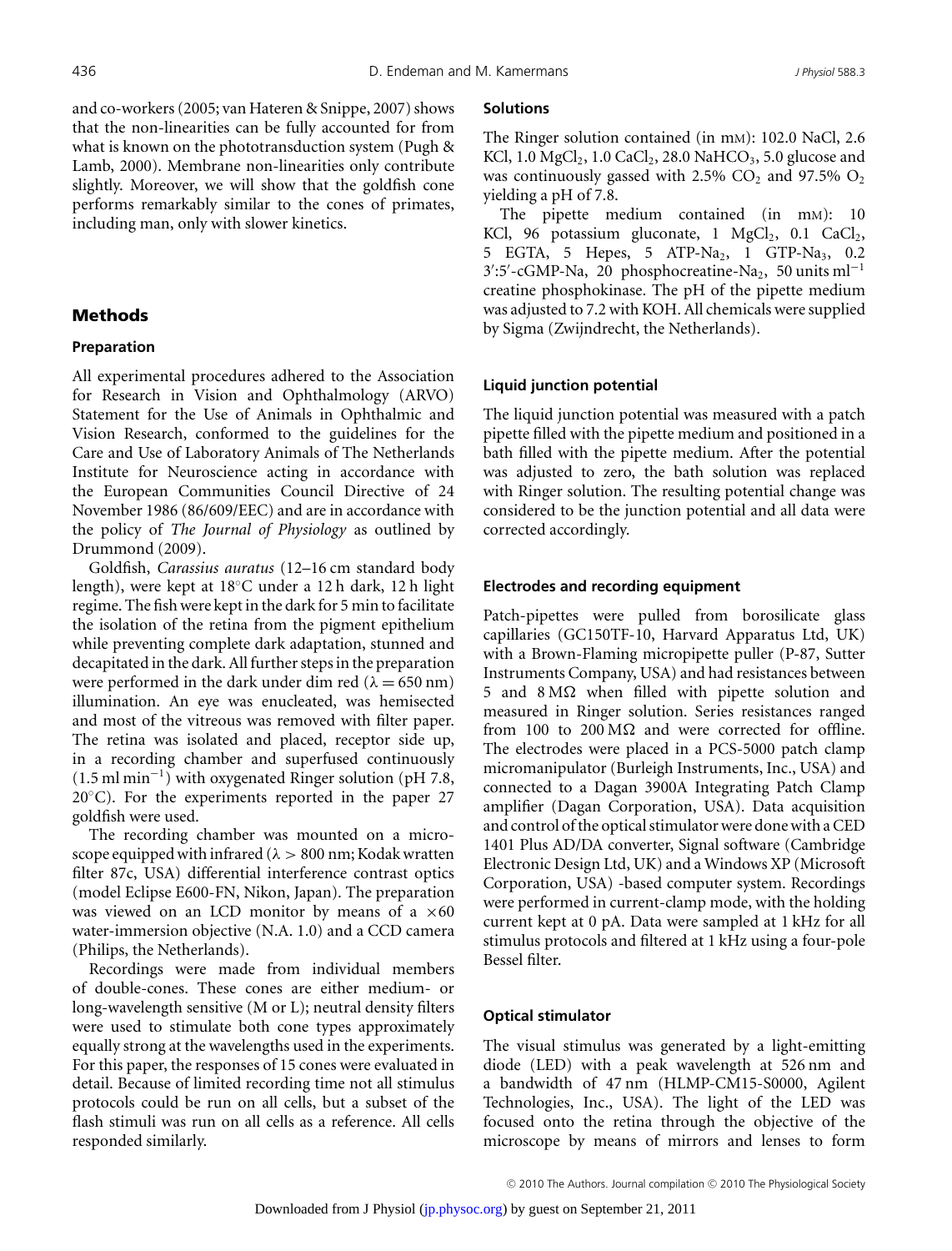a homogeneous spot with a diameter of 30 *μ*m. The output of the LED at the focal plane was measured with a radiometer (model 50-245, irradiance head J1812, Tektronix, UK). The original stimuli were corrected for measured non-linearities between the light output and the driving voltage. Mean illuminance levels were changed by insertion of neutral density filters (Schott, Germany).

## **Stimuli**

**Classical stimuli.** Two types of classical stimuli were used, pulses and sinusoids. Flash data were obtained at Weber contrasts,  $(I_{\text{max}} - I_{\text{min}})/I_{\text{min}}$ , of 2 and 8. Flashes lasted for 10 or 500 ms. For flash stimuli, the highest background light level  $(I_0$  in Fig. 3) corresponded to  $9.3 \times 10^4$  photons  $\mu$ m<sup>−2</sup> s<sup>−1</sup>. Light levels 10 and 100 times lower were obtained by using neutral density filters. Responses to sinusoids were obtained at Michelson contrasts,  $(I_{\text{max}} - I_{\text{min}})/(I_{\text{max}} + I_{\text{min}})$ , of 50% and 100%, and at temporal frequencies of 0.5, 2, 5 and 15 Hz. For sinusoids the mean light level corresponded to  $4.8 \times 10^5$  photons  $\mu$ m<sup>-2</sup> s<sup>-1</sup>.

**Natural time series of intensities.** A NTSI was used as an appropriate 'natural' stimulus for cones. The NTSI was measured with a light detector worn on a headband by a person walking through a natural environment (van Hateren, 1997; van Hateren & Snippe, 2001). The acceptance angle of the light detector was approximately 2 arcmin, and followed the direction of view of the face (see van Hateren, 1997, for further details). Obviously, an NTSI thus measured is not identical to an intensity series that a goldfish cone would normally encounter: the environment is quite different as well as many parameters, such as speed and behaviour of the organism, average distance to objects, and acceptance angle of the cones. Although it can be argued that several of these parameters cancel each other, and that scale-invariance of the environment will produce NTSIs for different organisms that are not so different (van Hateren, 1997), such arguments are not essential for the present study. The only critical requirement of the stimulus is that the stimulus is sufficiently rich, i.e. that it contains variations in intensity and contrast with a natural mixture of predictability and unpredictability. These variations will presumably drive the cones into regimes of gain control similar to those engaged in truly natural circumstances. For the present experiments we carefully selected a 1 min section of an NTSI that was representative (in power spectrum, dynamic range and temporal structure) of the entire database of NTSIs recorded (12 NTSIs of 45 min each).

For the NTSI stimulus, the mean light level corresponded to  $1.5 \times 10^5$  photons  $\mu$ m<sup>-2</sup> s<sup>-1</sup>. The NTSI was presented at a sample rate of 1 kHz and responses were averaged over five repetitions.

#### **Phototransduction model**

Figure 1 shows the phototransduction model used in the present study. It is identical to the one developed in van Hateren (2005) (see also van Hateren & Lamb, 2006) as part of a model that describes responses in macaque H1 horizontal cells. Photocurrent in that model is generated in accordance with the current standard model. Briefly, light (*I*) excites visual pigment*R* converting it into  $R^*$  (where the latter has a lifetime  $\tau_R$ ).  $R^*$  excites a G-protein, *G*, converting it into *G*<sup>∗</sup> which quickly binds with phosphodiesterase (PDE). This activated PDE, *E*∗, (with a lifetime *τE*) hydrolyses cGMP, and thus causes closing of cyclic nucleotide gated channels which are normally held open by cGMP. The result is that the current entering the cell is reduced, and that the cell



#### **Figure 1. Photoreceptor model**

Boxes containing a τ represent first-order low-pass filters of unit DC-gain. Other boxes represent linear or non-linear transformations of variables. Photopigment excited by light (*I*) has a lifetime τ *<sup>R</sup>* and excites a G-protein that quickly forms a complex *E*<sup>\*</sup> (with lifetime τ<sub>*E*</sub>) with phosphodiesterase (PDE). PDE can hydrolyse cGMP at a rate *β*, which consists of a dark activity *c*<sup>β</sup> by unexcited PDE, and a light-dependent part *k*<sup>β</sup> *E* ∗ . The cGMP concentration (*X*) opens transduction channels (with apparent cooperativity  $n_X$ ) producing current  $I_{\alpha s}$  into the cone's outer segment. Part of the current consists of calcium (*C*, extruded with a time constant  $\tau_C$ ), which drives cGMP synthesis (with cooperativity  $n<sub>C</sub>$ ) and thus produces a feedback. *I*<sub>os</sub> drives the non-linear membrane of the inner segment, with a gain dependent on the membrane potential V<sub>is</sub>. For more details see van Hateren (2005).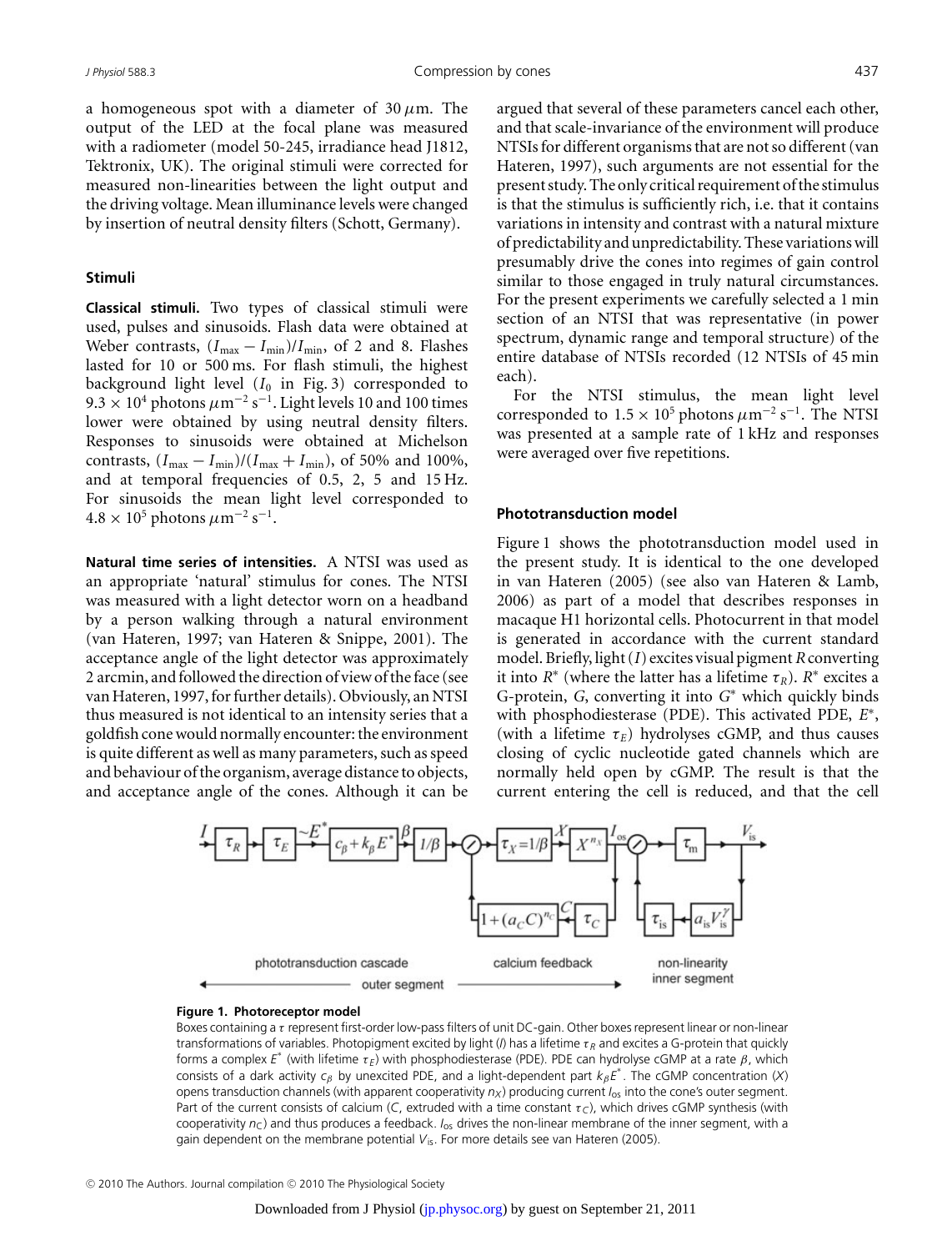| Symbol              | Description                                  | Units              | Goldfish value<br>(this study) | Macaque value<br>(van Hateren,<br>2005) |
|---------------------|----------------------------------------------|--------------------|--------------------------------|-----------------------------------------|
| $\tau_R$            | Time constant of $R^*$ inactivation          | ms                 | $20 \pm 10$                    | 3.4                                     |
| $\tau_E$            | Time constant of $E^*$ inactivation          | ms                 | $30 \pm 16$                    | 8.7                                     |
| $c_{\beta}$         | Rate constant of cGMP hydrolysis in darkness | $(ms)^{-1}$        | $3 \times 10^{-3}$ (fixed)     | $2.8 \times 10^{-3}$                    |
| $k_{\beta}$         | Rate constant of cGMP hydrolysis             | $(td)^{-1}$        | $(2.1 \pm 2.1) \times 10^{-4}$ | $1.6 \times 10^{-4}$                    |
| $\beta$             | cGMP hydrolysis rate                         | $(ms)^{-1}$        |                                |                                         |
| $\tau_{\mathsf{X}}$ | Time constant of cGMP turnover               | ms                 |                                |                                         |
| X                   | Scaled cGMP concentration                    | a.u.               |                                |                                         |
| $n_X$               | Apparent Hill coefficient of CNG activation  |                    | 1 (fixed)                      |                                         |
| $I_{OS}$            | Scaled photocurrent of outer segment         | a.u.               |                                |                                         |
| $\tau_C$            | Time constant of $Ca^{2+}$ extrusion         | ms                 | $18 \pm 12$                    | 3                                       |
| C                   | Scaled $Ca^{2+}$ concentration               | a.u.               |                                |                                         |
| ac                  | Scaling constant of GC activation            | a.u.               | 0.1 (fixed)                    | $9 \times 10^{-2}$                      |
| $n_C$               | Apparent Hill coefficient of GC activation   |                    | 4 (fixed)                      | 4                                       |
| $\alpha$            | <b>GC</b> activity                           | a.u.               |                                |                                         |
| $\tau_{\rm m}$      | Capacitive membrane time constant            | ms                 | 15 (fixed)                     | 4                                       |
| $V_{\text{is}}$     | Membrane voltage of inner segment            | mV                 |                                |                                         |
| $\gamma$            | Parameter of membrane non-linearity          |                    | $0.85 \pm 0.32$                | 0.7                                     |
| $a_{is}$            | Scaling constant of membrane non-linearity   | $(mV)^{-1-\gamma}$ | $(4.7 \pm 4.1) \times 10^{-2}$ | $7 \times 10^{-2}$                      |
| $\tau_{\text{is}}$  | Time constant of membrane non-linearity      | ms                 | 300 (fixed)                    | 90                                      |

**Table 1. Parameters and variables used in the model; see Fig. 1**

Values show mean and standard deviation of parameter values obtained from all model fits made for all individual cones and stimuli. Parameters with fixed values could not be well determined in the fits to the present set of stimuli and were either set close to the macaque value or fitted by hand to yield acceptable fits for the entire set of stimuli and cells. Notes: the smallest of the values at *τ<sup>R</sup>* and *τ<sup>E</sup>* is arbitrarily assigned to *τ*R; a.u., arbitrary unit.

hyperpolarizes. Since part of the current is carried by  $Ca<sup>2+</sup>$ , and  $Ca<sup>2+</sup>$  is actively extruded from the cell by a Na–Ca exchanger, the intracellular  $Ca^{2+}$  concentration declines as well. This will affect two negative feedback pathwaysin the cone outer segment. In the first, the efficacy of cGMP binding to the channels is regulated by  $Ca^{2+}$ , effectively reducing the apparent Hill coefficient of channel activation to  $n<sub>X</sub> = 1$  (van Hateren, 2005). In the second, the production of cGMP by guanylyl cyclase is regulated by  $Ca^{2+}$ .  $Ca^{2+}$  kinetics is determined by the Na–Ca exchanger (producing a time constant  $\tau_C$ ). The photocurrent drives the inner segment of the cone to yield the photovoltage, which is modelled by a non-linear feedback using a scheme presented in Detwiler*et al.*(1980). The phototransduction model is described by the following equations:

$$
dR^*/dt = (I - R^*)/\tau_R \tag{1}
$$

$$
dE^* / dt = (R^* - E^*) / \tau_E \tag{2}
$$

$$
\beta = c_{\beta} - k_{\beta} E^* \tag{3}
$$

$$
dX/dt = \alpha - \beta X \tag{4}
$$

$$
dC/dt = (I_{os} - C)/\tau_C
$$
 (5)

$$
\alpha = 1/[1 + (a_c C)^{n_c}] \tag{6}
$$

$$
I_{\text{os}} = X^{n_{\text{x}}} \tag{7}
$$

$$
dV_{\rm is}/dt = (I_{\rm os}/g_{\rm i} - V_{\rm is})/\tau_{\rm m}
$$
 (8)

$$
dg_i/dt = \left(a_{is}V_{is}^{\gamma} - g_i\right)/\tau_{is}
$$
\n(9)

For further explanation see van Hateren (2005) The parameter values obtained in this study are shown in Table 1, as well as the macaque values for comparison.

## **Coherence methods**

The coherence between model prediction and measured response can be used to quantify model performance by comparing this coherence with the expected coherence inferred from measured response repeatability (Haag & Borst, 1998; van Hateren & Snippe, 2001; van Hateren *et al.* 2002). Briefly, the coherence  $\gamma^2$  between two signals,  $s_1(t)$  and  $s_2(t)$ , is defined as the square of the cross-correlation of their Fourier transforms,  $S_1(f)$ and *S*<sub>2</sub>(*f*), normalized by their power spectra:  $\gamma^2$  =  $\langle S_1 S_2^* \rangle \langle S_1^* S_2 \rangle / (\langle |S_1|^2 \rangle \langle |S_2|^2 \rangle)$ , where the brackets denote averaging over a suitable partioning of the signals, and the asterisk denotes the complex conjugate. Spectra were calculated by periodogram averaging of 50% overlapping data segments, with each periodogram the discrete Fourier transform of a cos<sup>2</sup>-tapered zero-mean data

<sup>© 2010</sup> The Authors. Journal compilation © 2010 The Physiological Society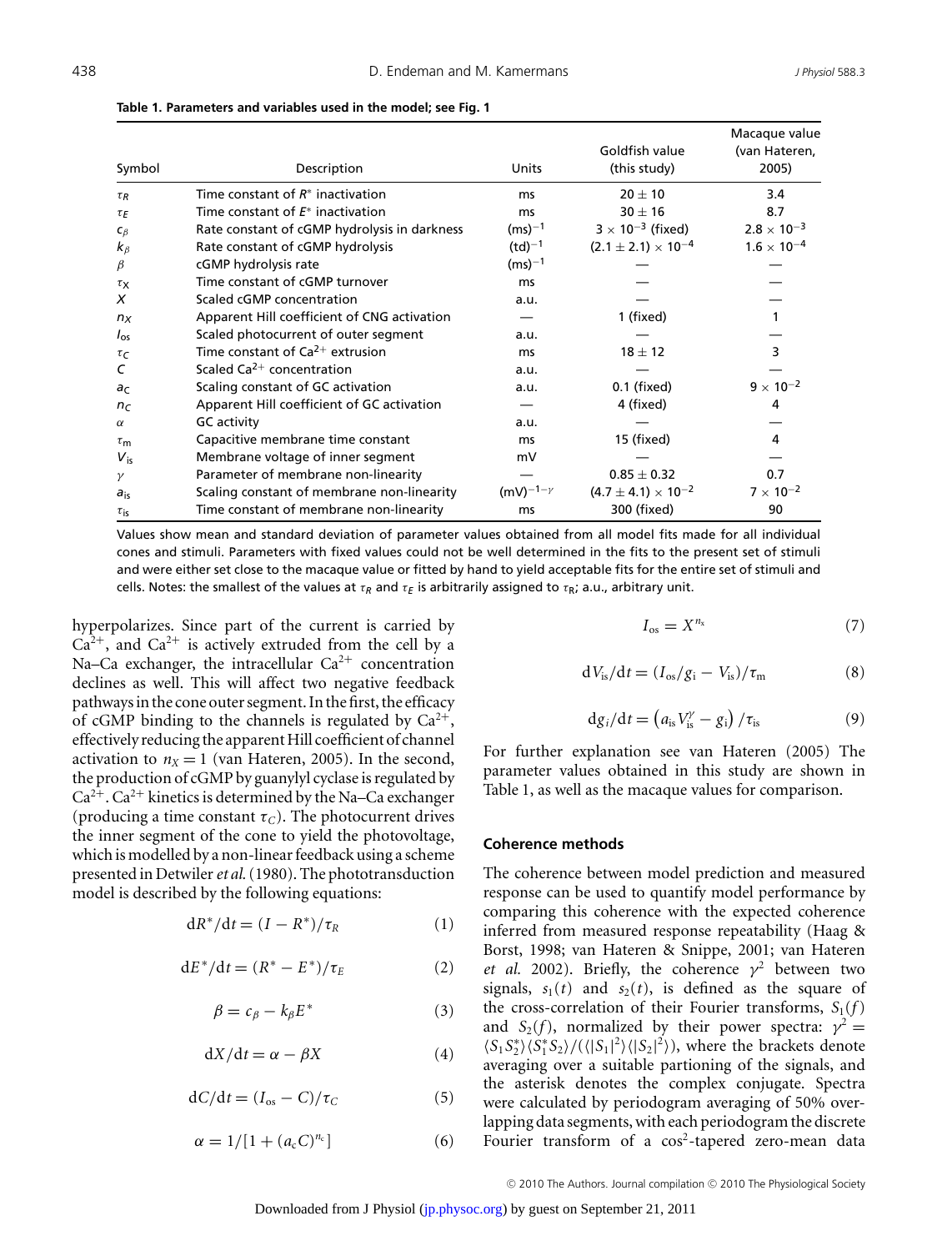segment of 1024 ms, extended by zero-padding to 2048 ms. Results were not strongly dependent on segment length. Expected coherence (Haag & Borst, 1998) can be obtained from responses to repeated stimulus presentations as  $\gamma_{\rm exp}^2 = {\rm SNR}/({\rm SNR} + 1)$ , where SNR is the unbiased signal-to-noise ratio  $SNR = [(m-1)/m] [S/N] - 1/m$ , where *S* and *N* are raw signal and noise power spectra, respectively, and *m* is the number of stimulus repeats (van Hateren & Snippe, 2001; van Hateren *et al.* 2002). It is convenient to collapse  $\gamma^2$  and  $\gamma_{\text{exp}}^2$ , which are functions of frequency, into a single number. The most straightforward way to do that is by defining a coherence rate  $R_{coh} =$  $-\int_0^\infty \log_2(1-\gamma^2) df$  and an expected coherence rate  $R_{\text{exp}} = -\int_0^\infty \log_2(1 - \gamma_{\text{exp}}^2) df$  (for discussion of the rationale of these equations see van Hateren & Snippe, 2001). The specific form of these expressions is closely related to Shannon's equation (Shannon, 1948), and coherence rate is therefore expressed in bit  $s^{-1}$ . It should be noted, however, that it is a biased estimate (an upper bound) of the information rate because not all signals involved are Gaussian (van Hateren & Snippe, 2001). To avoid confusion, we will therefore use the term 'coherence rate' rather than 'information rate'.

# **Results**

Van Hateren (2005) formulated a model for vertebrate photoreceptors based on known physiological processes of the phototransduction cascade. The model is highly non-linear and forms the basis for an outer retinal model describing the responses of horizontal cells in primate retina. The model was successfully used to evaluate human electroretinogram (ERG) data (van Hateren & Lamb, 2006). So far the photoreceptor part of the model was not tested directly on photoreceptor responses. Validating that model is a major aim of the present study because it provides insight into which dynamical processes in the cone determine its response characteristics. In order to estimate the parameters of the photoreceptor model, we studied the dynamic properties of light responses of goldfish L- and M-cones to short and long flashes of light and sinusoidally modulated light and compared these responses to the responses of the model photoreceptors when stimulated with the same stimuli as used during experiments.

As the pigment epithelium was removed from the retinal preparation used in this study, light intensity levels were chosen such that a negligible fraction of the cone pigment became bleached, because recovery from bleaching may have been reduced or absent in our recording conditions. Furthermore, we used contrasts and light intensities that did not saturate cone responses. To reduce the possible influences of negative feedback from horizontal cells to cones on the responses, we used a small spot of light with a diameter of 30  $\mu$ m to limit horizontal cell polarization. Moreover, it has previously been shown that under our experimental conditions  $(E_C = -55 \text{ mV})$  surround stimulation does not lead to polarization of cones (Kraaij *et al.* 2000).

#### **Responses to flashes**

The responses of cones to flashes of either 10 or 500 ms at a Weber contrast of either 2 or 8 at three different light levels were studied first. The first three panels of Fig. 2 show the responses to flashes of 500 ms with contrasts of 2 and 8 together with the responses of the cone model. The three light levels are indicated at the top of the panels. Note that the scaling of the voltage axis is different for each panel.

The cone responses to 500 ms flashes are relatively sustained with a sag-back after light onset and response overshoot at light offset for all intensities and contrasts. For equal contrasts, response amplitudes increase with light level, i.e. goldfish cones do not respond according to Weber's law at these intensities. At each intensity level a non-linear relationship was found between flash contrast and response amplitude: the response amplitude to the flash with a Weber contrast of 8 was always smaller than 4 times the response amplitude to the flash with a Weber contrast of 2.

Figure 2*D* displays the responses to 10 ms flashes at the highest light level. The responses are slightly biphasic and the response amplitude at Weber contrast 8 is smaller than 4 times the response amplitude at Weber contrast 2. Since the duration of the 10 ms flash stimulus is considerably shorter than the integration time of the cone, the responses do not reach the same amplitude as with 500 ms flashes of corresponding contrasts.

The red continuous lines in Fig. 2 are responses of the model cones. These curves were simultaneously fitted to the complete data set for each cell. Comparison of the red curves and the actually measured responses shows that they both have the same response characteristics. See Discussion for detailed interpretation.

#### **Reponses to sinusoids**

Next, light responses to sinusoidal modulation were measured at frequencies of 0.5, 2, 5 and 15 Hz and Michelson contrasts of 50% and 100%. Figure 3 shows an example of the responses of an L-cone together with the responses of the cone model to the same stimuli. The different panels show the responses to different stimulation frequencies as indicated in each panel. The scaling of the time axis is chosen such that for each frequency the response to two stimulus periods is shown. The stimuli are displayed at the bottom of the figure.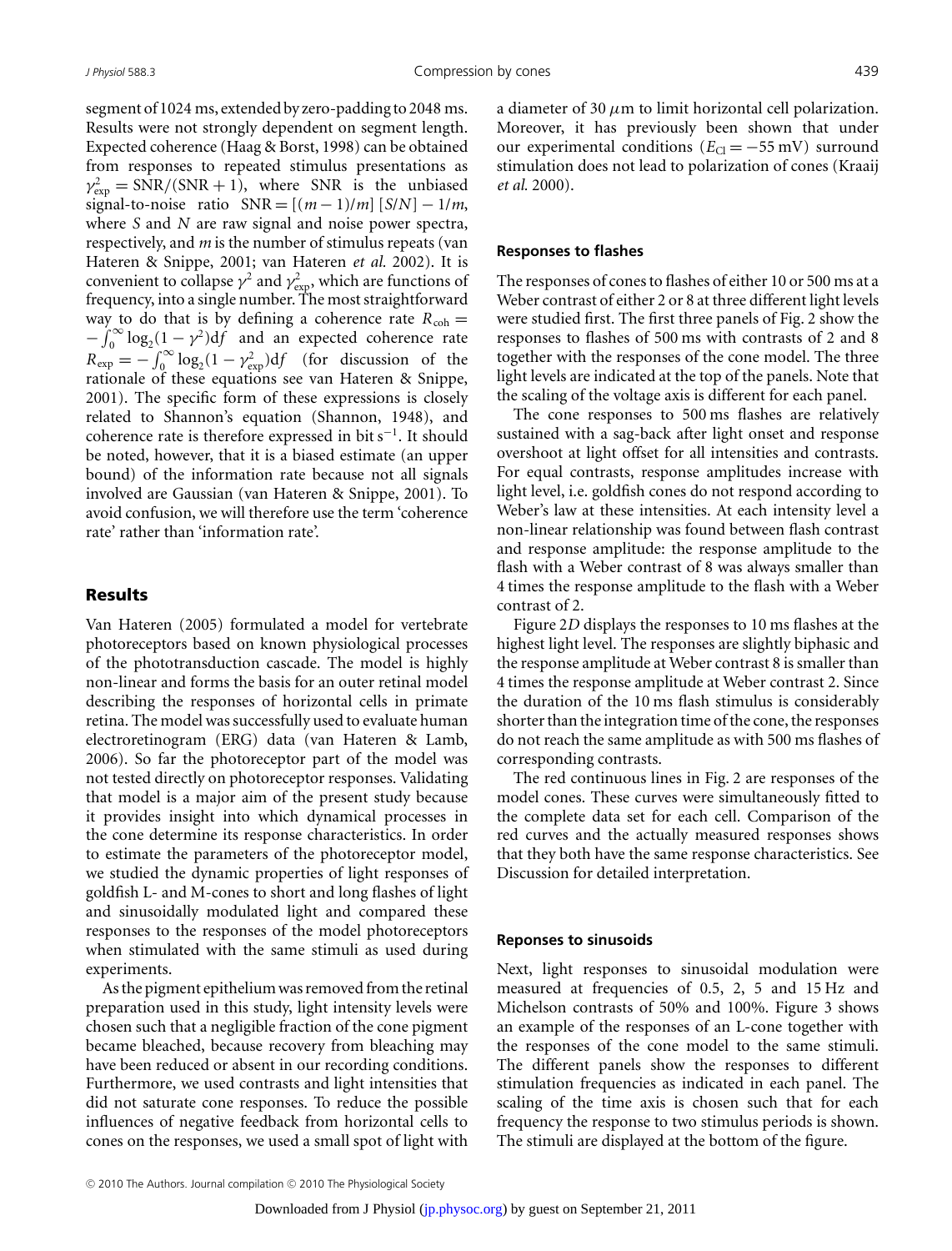Goldfish cones are capable of following the sinusoidal stimulus at the highest temporal frequency used i.e. 15 Hz (Fig. 3*D*). Beyond 2 Hz stimulation (Fig. 3*B*), increased temporal frequencies yield decreased response amplitudes (Fig. 3*C* and *D*). At low and intermediate frequencies two different distortions are present, especially at high contrasts. At low frequencies (Fig. 3*A*), the distortion consists of an asymmetry around the response level produced by the mean intensity (dashed line). The result is a flattening of the hyperpolarization to the maximum of the stimulus and a sharpened shape of the depolarization to the minimum of the stimulus. At intermediate frequencies (Fig. 3*B* and *C*), an additional distortion, consisting of an asymmetry around the vertical axis, gives the response a sawtooth-like appearance. The hyperpolarizing flank has become faster than the depolarizing flank of the response to the sinusoid.

Next the photoreceptor model was fitted to the voltage responses. The red lines in Fig. 3 show the simulated responses. They were simultaneously fitted to the complete data set for each cell. The model fits adequately describe all the characteristics of the real cone responses (see the Discussion for a detailed interpretation).

To check whether these non-linearties were due to membrane properties or due to properties of the phototransduction cascade, we recorded the responses of cones when they were voltage clamped at −80 mV and stimulated by a 8 Weber 500 ms flash or a 2 Hz 100% contrast sinusoid. Figure 4 shows that the non-linearities found in the voltage responses were also present in the current responses. The sag-back and the overshoot are both present in the current response but seem to be much smaller compared to the voltage response. This indicates that the sag-back and off-overshoot are partly due to the non-linear behaviour of the membrane. The current responses to the sinusoids show both non-linear features, the flattening of the response and the sawtooth-like behaviour. They are equal in strength in both the voltage and the current responses. This shows that the non-linear behaviour is due to non-linear properties of the phototransduction cascade.



The four panels show the responses of a cone (dots) and the phototransduction model (red lines) to light flashes at three different light levels as indicated above the panels with 1 log unit steps. Flashes were of a Weber contrast of 2 (open dots and red line) or 8 (filled dots and red line), which is indicated near the traces in the panels. The stimulation period is marked by the thick black line below the responses. For *A–C* the flash lasted 500 ms. The stimulus of *D* had a duration of 10 ms and was performed at the same light level as *C*. For all panels the voltage axis has different scaling as indicated within each panel. The same parameter values are used for all model responses.

© 2010 The Authors. Journal compilation © 2010 The Physiological Society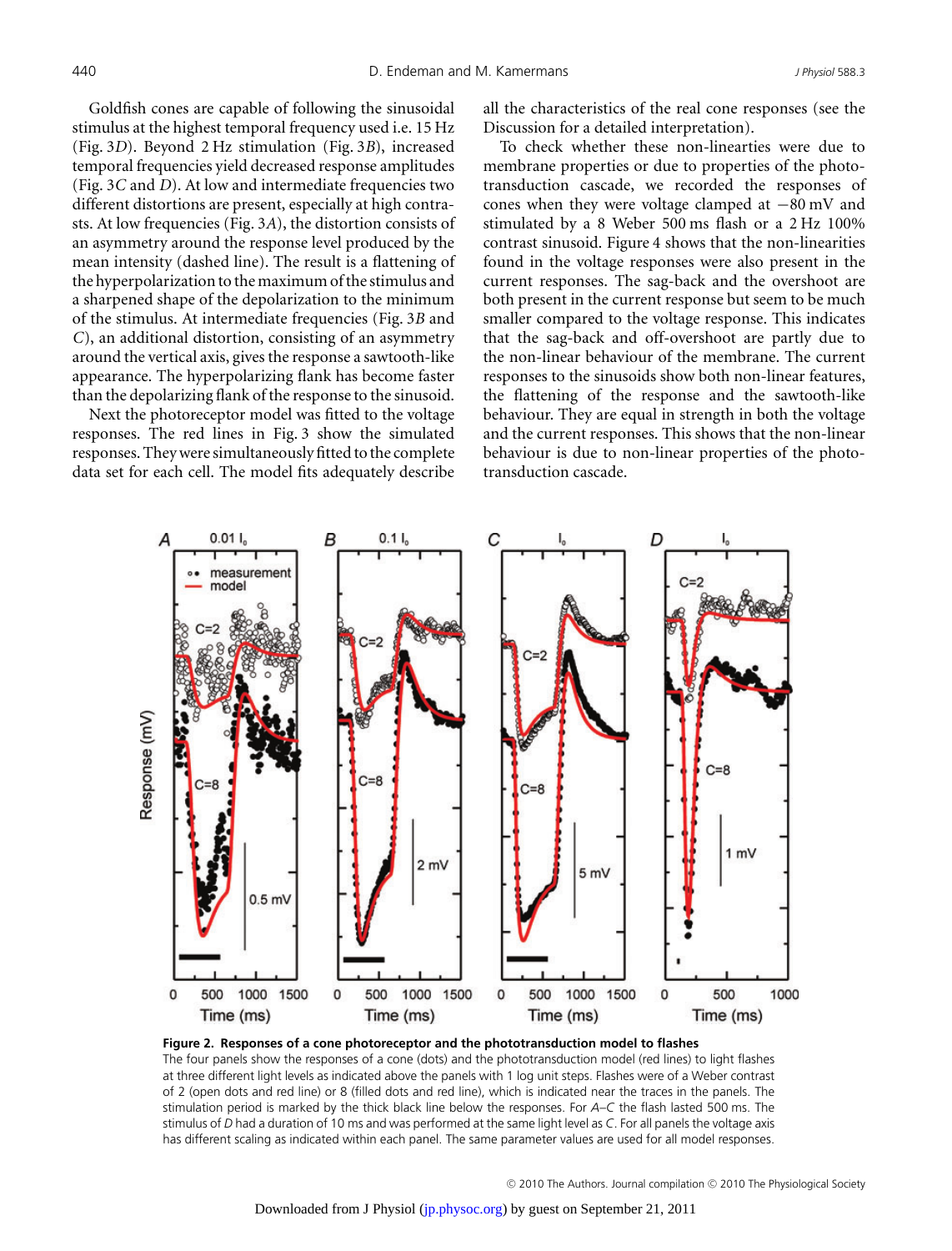

**Figure 3. Responses of a cone photoreceptor and the phototransduction model to sinusoids**

The panels show the voltage responses of a cone (dots) and the photoreceptor model (red line) to sinusoidal light stimulation of four different frequencies as indicated within each panel. Shown are the responses for two periods of stimulation, which are illustrated below the panels. For these responses, stimuli had a Michelson contrast of 50% (filled dots) and 100% (open dots). Note the different *y*-axis scaling for each stimulation frequency. The dashed line is the response level produced by the mean light intensity. The same parameter values are used for all model responses. Recordings are from a different cone than in Fig. 2.

#### **Cone responses to a natural time series of intensities**

To investigate the processing strategy of goldfish cones under natural stimulus conditions, we recorded their responses to a NTSI. The NTSI is plotted as a function of

# time in Fig. 5*A*. The time series shows a low mean intensity with occasional high intensity peaks. The probability density function (pdf), which is displayed to the right of the time series, shows the relative occurrence of each intensity level. The time series shows a distribution which is skewed towards the lower intensities and has a long tail into the higher intensity region. This kind of pdf is typical of NTSIs (van der Schaaf & van Hateren, 1996; Burkhardt *et al.* 2006).

The NTSI was reproduced on an LED, and projected onto the cones at a light intensity avoiding significant pigment bleaching. A typical response of a cone stimulated with the NTSI is shown in Fig. 5*B* (left). The pdf of the response (Fig. 5*B*, right) is transformed compared to that of the original stimulus (Fig. 5*A*, right). Unlike the pdf of the stimulus, the pdf of the response is more symmetrical in shape. The pdf of the response shows that the cone devotes a large proportion of its dynamic range to the NTSI's lower intensities.

#### **Model responses to a natural time series of intensities**

Figure 5*C* shows the response of the photoreceptor model to the NTSI with parameters fitted for this cell. Comparing Fig. 5*B* and *C* indicates that the model captures most of the details of the cone response. The pdf of the model responses is similar to that of the cone. Next we evaluated whether a linear filter yields a similar good performance. This filter is the optimal linear filter as provided by the coherence analysis of stimulus and response. Although a linear filter (Fig. 5*D*) captures the large intensity changes adequately, it under-represents the responses to low intensities. For instance, the small intensity changes in the two enlarged sections shown in Fig. 5*E* and *F* are well represented by both the real cone and the photoreceptor model. They are much smaller in the response of the linear filter (Fig. 5*D* and *E*). At the right-side of Fig. 5*D* the pdf of the responses for the linear filter is given. Like the photoreceptor model and the cone response, it

#### **Figure 4. Voltage and current responses of a cone photoreceptor**

*A*, current (top) and voltage (bottom) responses of a cone when stimulated with a 500 ms flash of 8 Weber. Both responses show a biphasic nature. However, the biphasaic nature in the voltage response is much stronger than for the current response. *B*, current (top) and voltage (bottom) responses of a cone when stimulated with a 2 Hz 100% contrast sinusoid. The 'flattening' and the 'sawtooth' non-linearities are visible in both traces to the same extent, indicating that these two non-linearities originate in the phototransduction cascade.



© 2010 The Authors. Journal compilation © 2010 The Physiological Society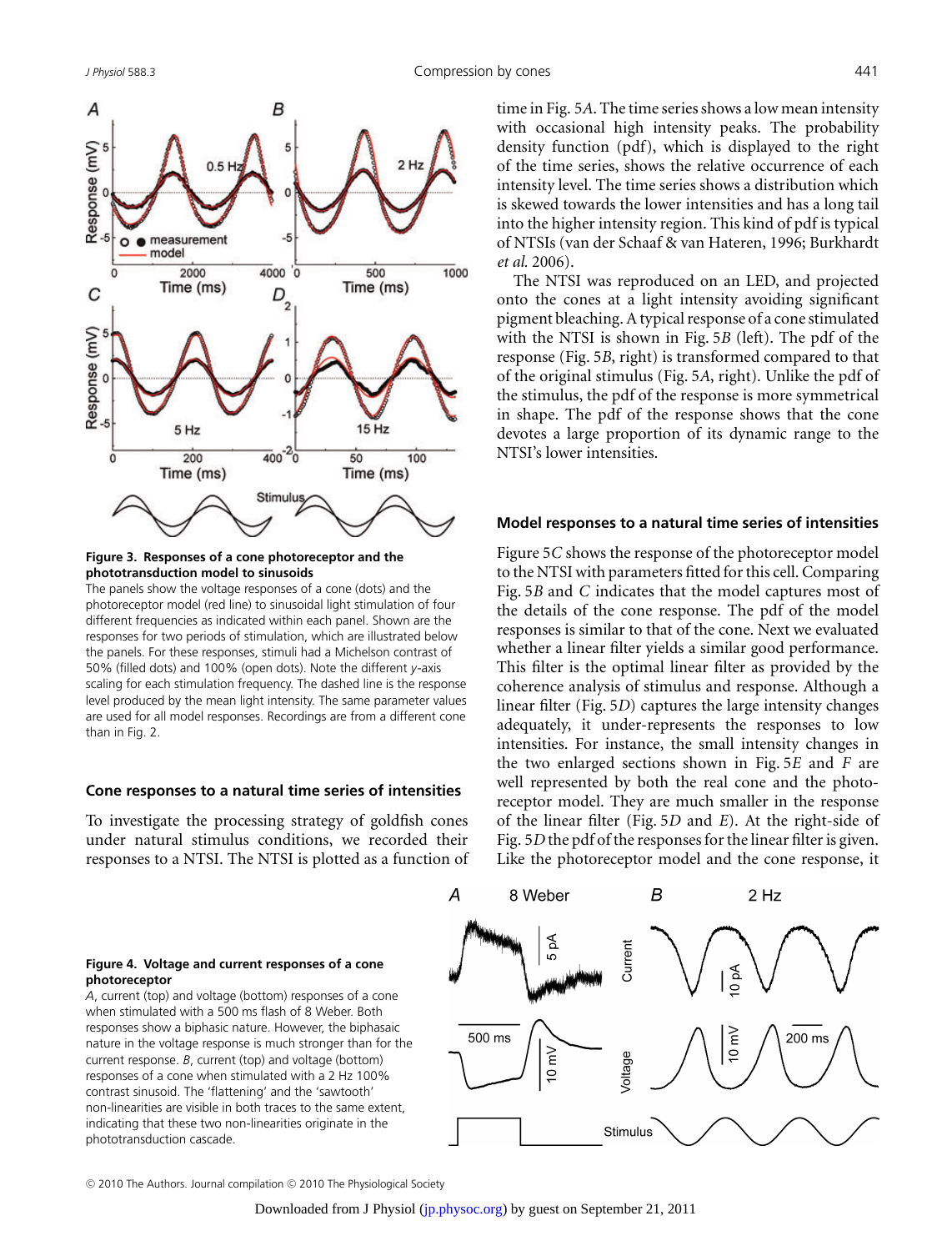

**Figure 5. Responses of a cone photoreceptor and different models to a natural time series of intensities** *A*, the recorded natural time series of intensities (NTSI). On the right side of this panel, its corresponding probability density function (pdf) is plotted. *B*, the response (average of 5 individual responses) and resulting pdf of a cone photoreceptor where the NTSI was used as stimulus. *C*, the response and pdf of the phototransduction model when fitted to the cone of *B*. *D*, the response and pdf to the NTSI when using the linear filter that optimally transforms the stimulus into the measured response. *E*, detailed view of stimulus and responses around time = 6.0 s. *F*, detailed view of stimulus and responses around time  $= 17.5$  s. Recordings are from a different cone than in Figs 2 and 3.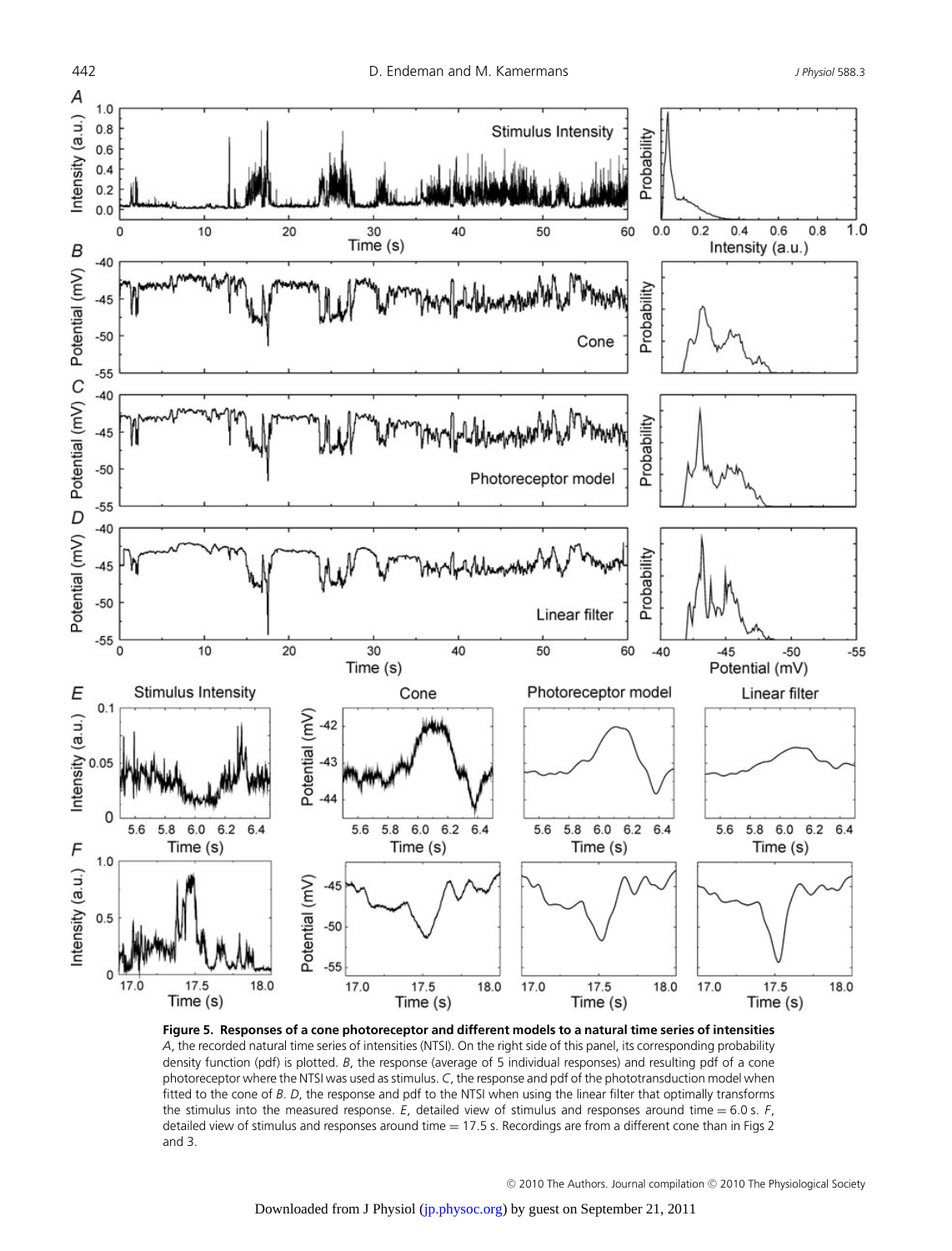yields a distribution which is much more compact than that of the stimulus. It lacks the long tail present in the stimulus at high intensities because the sparse high intensity peaks are suppressed. As a result the dynamic range of the response is reduced. Whereas this compression of the dynamic range is partly attributable to non-linearities in the photoreceptor model, for the linear filter it is attributable purely to low-pass filtering. Since high intensity peaks are sparse and therefore tend to be short in duration, they are particularly reduced by low-pass filtering.

Finally, we quantified the performance of the photoreceptor model and the optimal linear filter using two parameters: i.e. the coherence and the coherence rate. The amount of coherence tells us, as a function of frequency, what fraction of the measured response is linearly related to the computed response (see Methods for a mathematical description). Roughly speaking it is like the squared correlation coefficient at each frequency component. The coherence is calculated between the noise-free model response and the measured individual response traces, and therefore is ultimately limited by the signal-to-noise ratio of the cone. For the measured cone responses a coherence (expected coherence) can be obtained from the response repeatability (see Methods). It can be interpreted as the coherence between the true mean of the response (which would have been obtained from averaging an infinite number of response traces) and the individual response traces. It is therefore the maximum coherence any model predicting the mean response could yield. The coherences of the photoreceptor model, the linear filter, and the cone (expected coherence) are plotted in Fig. 6. The phototransduction model has a coherence which is close to that of the cone itself; the linear filter performs less well. The amplitude transfer function, the inset in Fig. 6, shows that the linear filter is essentially a low-pass filter.

Integration of the coherence over the frequency range yields the coherence rate  $(R_{coh}, \text{ see Methods}$  for a mathematical description). It is expressed in bit per second because it is related to the information rate. The coherence rate of the cone itself  $(R_{\text{exp}})$  is the maximum that can be attained by any model. The average coherence rate of cones measured was  $43 \pm 6$  bit s<sup>-1</sup> ( $n = 11$ ) and is set to 100%. The linear filter captures  $48 \pm 8$ % of the coherence rate of the cone, compared to  $91 \pm 5\%$  by the phototransduction model as fitted to each individual cone. The phototransduction model with a generic parameter set (Table 1, average parameter values obtained from all fits to all cones) still yields  $87 \pm 8\%$  of the cone coherence rate.

## **Discussion**

In this paper we examined the response behaviour of cones to a NTSI. We found that a strong response compression occurs already in the cones. Low light intensities receive a higher gain than high intensities. Consequently, the skewed intensity distribution found in NTSIs is transformed into a more symmetrical distribution of cone responses, in which small contrast modulations are well represented. It is this distribution which is ultimately transmitted to higher-order neurons. We evaluated two approaches to describe this behaviour of the cones: an optimal linear filter and a non-linear model incorporating known features of the phototransduction. Although the compressive transformation of the light distribution occurs in both approaches, the cone responses to small contrast modulations are best reproduced by the non-linear model. These results indicate that cones perform a non-linear transformation on a NTSI.

The photoreceptor model (van Hateren, 2005) used here is based on known processes of the phototransduction of cones and is highly non-linear. It was used in a model of the primate outer retina to evaluate horizontal responses and to evaluate human ERG responses. The present study is the first study in which the model is directly compared to responses of cones themselves and shows that the photoreceptor model adequately describes the properties of cones for classical and natural stimuli. It describes the cone responses significantly better than a linear filter.

The responses measured in goldfish cones are qualitatively very similar to the corresponding measurements on macaque horizontal cells presented by Smith *et al.* (2001). Nearly the same distortions in response to sinusoids are observed, as well as a similar non-linear contrast–response relationship and a similar



**Figure 6. Coherence of a cone photoreceptor and different models**

The coherences calculated for the same cone photoreceptor as in Fig. 3 (continuous line, expected coherence), the photoreceptor model (dashed line), and the optimal linear filter (dash–dot line) over the frequency range. The inset displays the amplitude transfer function of the linear filter.

<sup>© 2010</sup> The Authors. Journal compilation © 2010 The Physiological Society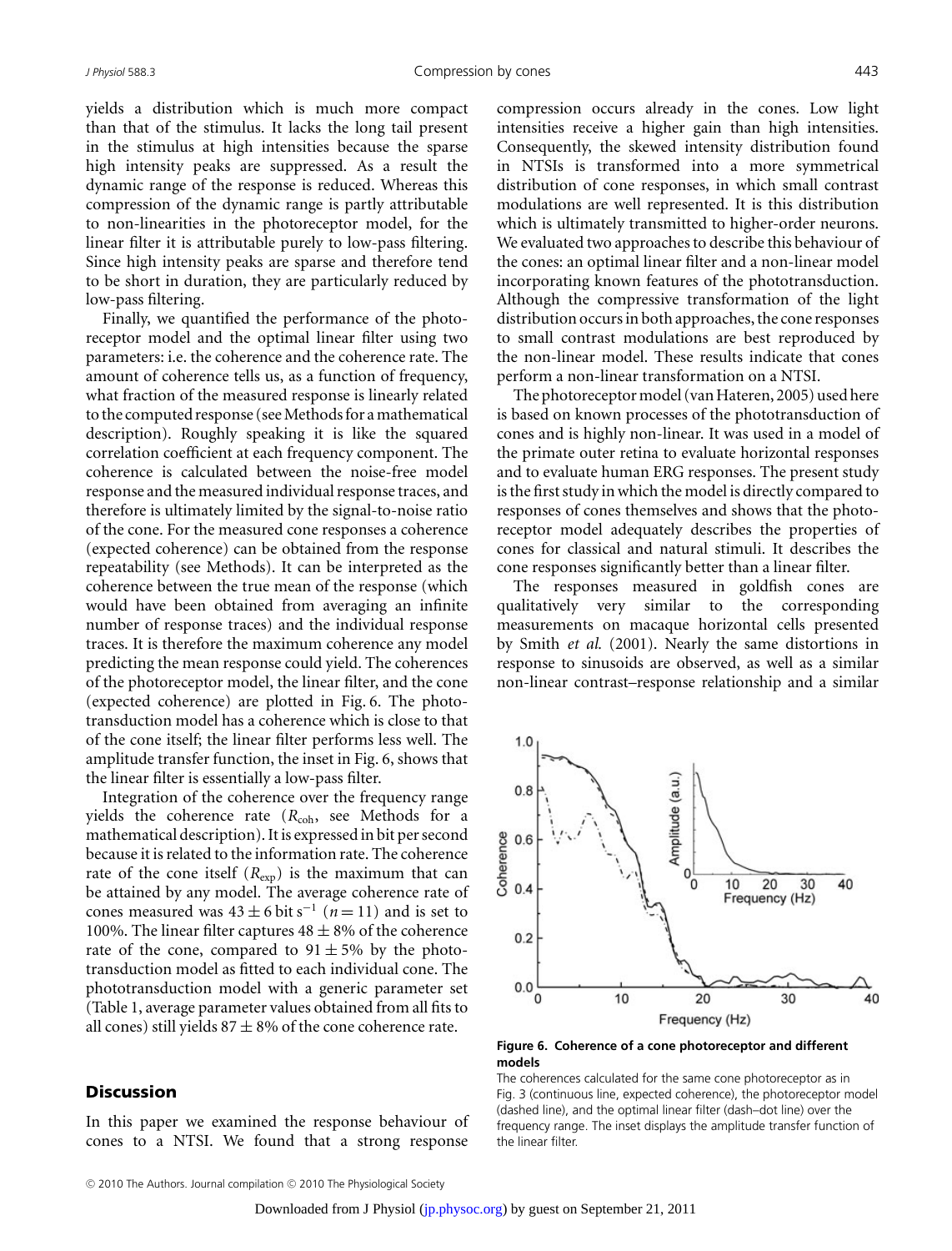change in gain as a function of background light level. From the model fits performed here and in van Hateren (2005) we can quantitatively compare the properties of primate and goldfish cones. Evaluation of the parameter sets used to describe the goldfish and the primate cones shows that they are remarkably similar (Table 1). The major difference between the two sets of parameters is that the time constants for the macaque cones are shorter, showing that primate cones are faster than goldfish cones. The possible reason for this difference in time constants might be the temperature of the preparation during the experiments. The responses of goldfish cones were recorded at room temperature (20◦C) whereas the responses of macaque horizontal cells were recorded at 36◦C (Dacey & Lee, 1994). Given a *Q*<sup>10</sup> between 2 and 4 (Schellart *et al.* 1974), this temperature difference can account for the differences in time constants. The close correspondence of the other parameters between the goldfish and macaque cones may reflect the high level of conservation in the phototransduction machinery between these species.

## **Responses to light flashes**

To assess the dynamic properties of cones we have used flashes of light upon different background light levels. For these flashes we used Weber contrasts; this implies that the absolute intensity of the flash increases with increasing background intensities. We find that this kind of stimulation results in increasing response amplitude for the same contrast when increasing background intensities. Therefore, for the light levels we used, cones did not show contrast constancy, i.e. did not follow Weber's law. Burkhardt (1994) found similar results in turtle cone photoreceptors and showed that increasing light levels even further leads to a stabilization of the response amplitude for the same contrast. In that case, cones do show contrast constancy. Likewise, macaque horizontal cells display increasing response amplitudes for increased background intensities (Smith *et al.* 2001). As a remark we note that many researchers use constant flash amplitudes for different background light levels. This causes theWeber contrast to decrease with increasing light levels resulting in lowering of the response amplitude. It should be stressed that this is fully consistent with our present results.

The pulse responses shown in Figs 3 and 4 are biphasic. The biphasic character is less present in the current responses compared to the voltage responses showing that a large part of the biphasic nature of the response is due to non-linear membrane properties of the cone, but that a small contribution of the phototransduction cascade cannot be excluded. Soo *et al.* (2008) also showed a biphasic character of the current response. In literature it has been reported that cone current responses to short flashes are monophasic (Dunn *et al.* 2007, their Fig. 1e). Also, cone current responses derived from short flash ERG measurements on human retina show monophasic characteristics (van Hateren & Lamb 2006). These authors argued that the biphasic nature of the voltage response is fully dependent on non-linear membrane properties. This suggests that the membrane non-linearities are dominating in the short flash responses and that at longer stimulus durations the non-linearity of the phototransduction cascade starts to contribute.

## **The origin of sine-wave distortions in cone responses**

The responses of goldfish cones display two characteristic distortions to sinusoids: asymmetric responses around the mean level at low frequencies and a sawtooth-like distortion at intermediate frequencies. These become more apparent at higher contrasts. Such distortions are also found in the macaque H1 horizontal cell (Smith *et al.* 2001) and are indicative for processing non-linearities. Very similar distortions were found in cat horizontal cells as well (Lankheet *et al.* 1991). Detailed modelling (van Hateren, 2005) suggested that the origin of these non-linearities can be found in the phototransduction cascade in cones. Although we did not test the involvement of the various components of the phototransduction cascade directly, the excellent fit between the experimental data and the model behaviour over a wide range of stimulus conditions, provides strong support for this suggestion.

In the model of van Hateren the activity of PDE is defined as *β*. As discussed in van Hateren (2005) 1/*β* turns out to be a very important value for setting the sensitivity and the time constant of the system. The first distortion, which is the asymmetry around the resting level, is mainly produced by this static non-linearity 1/*β*. The low intensity part of the sinusoidal stimulus leads to a small *β* and successively a large 1/*β* and thus a large response. In the high intensity part of the sinusoid, *β* is large and in that way reduces the response amplitude. The calcium-feedback loop will also contribute to this distortion, although to a lesser extent. The second distortion, the sawtooth-like distortion with the falling flank steeper than the rising flank, originates from the low-pass filter properties of the calcium-feedback loop. When the light intensity starts to rise from the trough of the sinusoid,  $\beta$  is small but gets larger and therefore 1/*β* gets smaller quickly. Normally this would be moderated by the negative feedback of the calcium loop, but because  $\beta$  is still small at this point in time the associated time constant  $\tau_X = 1/\beta$  is long and it therefore takes some time before the calcium feedback becomes effective. Therefore the falling flank of the response is steep. At the rising flank, *β* changes from large to small, therefore  $\tau_X$  is short and the calcium feedback acts quickly to make the flank less steep than it would have been without calcium feedback.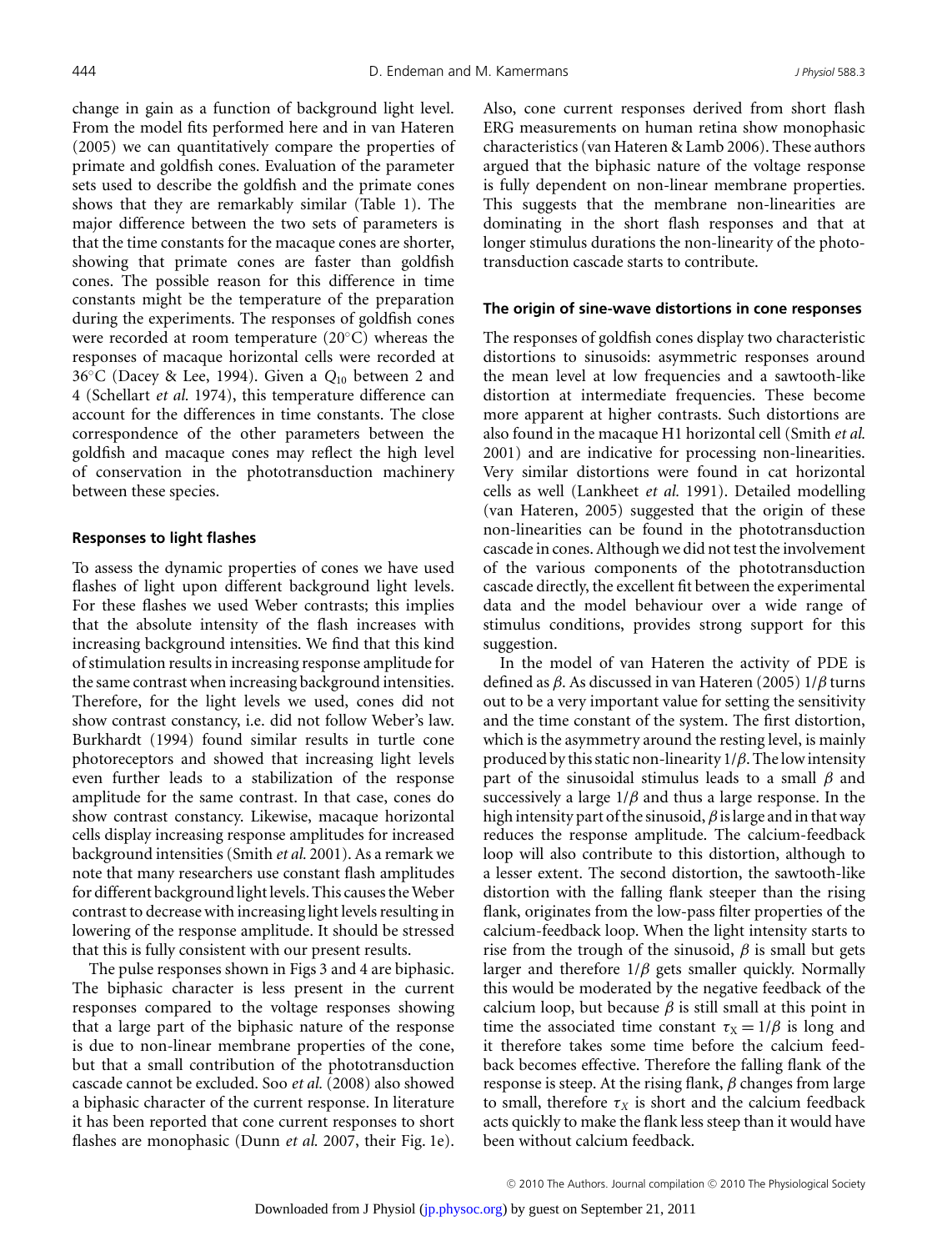van Hateren (2005) describes a third kind of distortion to sinusoids in macaque horizontal cells responses, which can also be found in cat horizontal cells. This distortion occurs at high frequencies (about 30 Hz) and leads to a steeper depolarizing flank compared to the hyperpolarizing flank. This distortion was suggested to be due to negative feedback from horizontal cells to cones which only affects the horizontal cell membrane potential and not the cone membrane potential (van Hateren, 2005). This is consistent with physiological results from Kraaij *et al.* (2000). Moreover, possible feedback responses that would be visible in the cones have been strongly reduced by our experimental approach (see beginning of Results). Consistent with this approach and the hypothesis that the third type of distortion is generated by the horizontal cells, we did not find any evidence for this type of distortion in our cone data.

#### **Functional role of cone non-linearities**

A major function of cones is to ensure that the very wide range of intensities and contrasts encountered in natural environments is compressed in such a way that the signals fit into the cell's response range. The major strategy to accomplish this used by vertebrate cones is the hydrolysis of cGMP by activated PDE, a non-linear process that causes an inverse relationship between light intensity and channel opening (1/*β*). The dynamics of the non-linear equation governing this process are such that it also makes the cone faster at higher background intensities. However, the inverse relationship does the job too well: it would over-compress natural intensities, leading to a skewed distribution once more, but now with a long tail not at high intensities but at low intensities (see the Supplementary Material of van Hateren (2005) for a mathematical analysis, and van Hateren & Snippe (2006) for a graphical illustration). The calcium-feedback loop reduces the effect of the 1/*β* non-linearity through negative feedback, bringing the transformation closer to what is required for natural intensity distributions. Similarly, the dynamic non-linearity of the inner segment (essentially a band-pass filter) helps to further reduce the required response range. In Fig. 3 of van Hateren & Snippe (2007) the relative contribution of the various processes can be seen. Eventually, all processes in the cone contribute towards reaching contrast constancy (i.e. the same response to a given contrast independent of background light level) in the visual system.

## **Linear or non-linear processing in photoreceptors**

The processing strategy of cone photoreceptors was tested experimentally by stimulation with a NTSI. These stimuli show a large dynamic range with a distribution which is skewed towards the lower intensities or contrasts. We find that goldfish cones when presented with this NTSI partly correct this skewed distribution in their voltage response, whilst enhancing small contrast modulations. The behaviour of cones in our experiments can be best modelled by a non-linear biophysical model. It has been argued that static responses can be described by a logarithmic transformation (Normann & Werblin, 1974; Laughlin & Hardie, 1978; Normann & Perlman, 1979; Laughlin, 1981; see also van Hateren & Snippe, 2006). Such a transformation has an interesting functional interpretation because it implies contrast constancy. We tested a logarithmic transformation of the NTSI for computing the dynamic responses of the present study, i.e. a logarithm followed by the optimal linear filter produced by the subsequent coherence analysis.Wefound that such a transformation indeed performs significantly better  $(65 \pm 6\%)$ of the cone coherence rate) than only a linear filter (48%), but also considerably worse than the biophysical photoreceptor model (87–91%). A type of model that has recently gained popularity (e.g. Mante *et al.* 2005) consists of a linear filter followed by a static non-linearity. It is likely that such a model performs at least as good as a logarithmic transformation on the NTSI responses. However, we have not investigated such a model here, because it cannot explain all non-linearities we found (such as the asymmetrical distortion of sinusoids), does not produce changes in speed as a function of background light level (van Hateren, 2005), and has no clear functional or biophysical interpretation.

Vu *et al.* (1997) reported that rod photoreceptors of the salamander behave as linear transducers, using fairly low contrast stimuli obtained from natural environments. Apart from possible differences between rods and cones, we believe that a main reason for the difference between their and our results lies in the contrasts used. Indeed, for low contrasts photoreceptors act as linear transducers in good approximation. Similar results are reported for salamander cones by Burkhardt *et al.* (2006), who show that the contrast–response curve of cones is much shallower than that of bipolar cells for naturally occurring contrasts. However, when one also includes higher contrasts it becomes clear that the photoreceptor actually is a non-linear transducer, which only responds linearly over a limited range of contrasts. This is evident when stimulating with the natural time series of intensities, which contains both low and high contrasts.

## **Conclusion**

The visual system is faced with the task to code the wide range of intensities and contrasts as encountered in natural scenes into a limited neuronal response range. This study directly shows that in goldfish cones much of